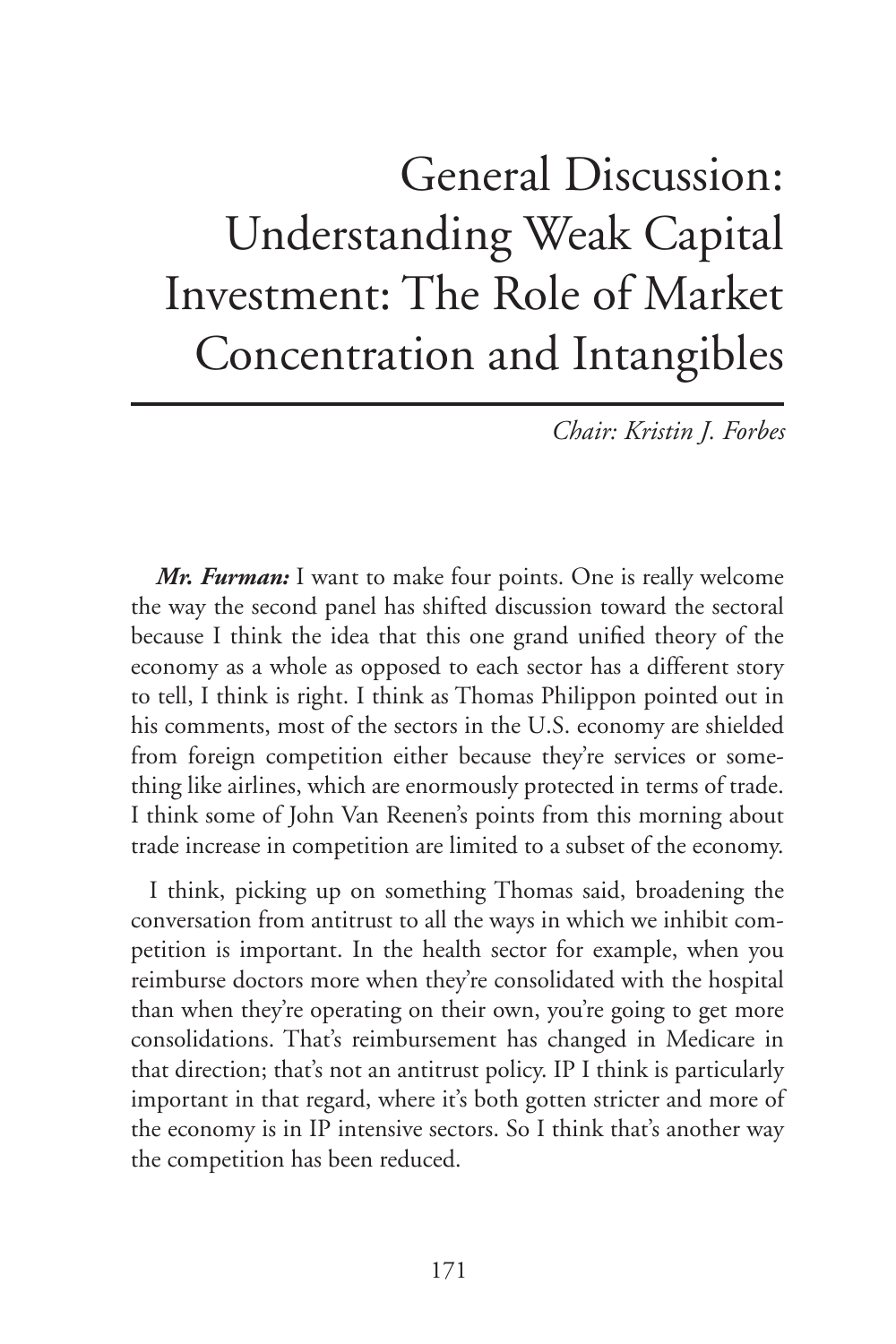In terms of how big a deal it is, I think this paper opens up something that says it might be more important than what Glenn Hubbard said, which was a comment I think based just on prices. This is starting to say it affects investment, could affect R&D, could affect innovation, productivity, growth. Maybe at lunch we'll hear about how hospital mergers would affect wages. That doesn't show up as efficiency; it shows up at distribution, but it's something we might care about. I think it might be a bigger deal than we might have traditionally thought.

And that gets to the last point and this is picking up on something Valerie Ramey said. We're uncertain about all of this; is that an argument for inaction? Or with monetary policy, as we heard from Chairman Powell, you can reverse yourself and go back and do a little bit more. Once Google has bought DeepMind, you can't undo that merger. I think there is a very large cost of waiting that has to be weighed against the cost of acting under uncertainty, and I think that might lead to us wanting to act a little bit more knowing we can always allow the merger later. We can't unallow it very easily later.

*Mr. Henry:* First, thank you Jan Eberly and Nicolas Crouzet for a very interesting paper. I want to make a quick observation/question, which underscores some points made earlier. If there has been increased reallocation of output from low- to high-productivity firms and these sort of superstar effects, why is it that aggregate productivity has been stagnant? I think Thomas pointed to some very interesting potential explanations, which is this kind of race between scale and excludability. It's particularly interesting if you look at the graphs on page 9 of Jan's handout. In the high-tech sector and the consumer sector there clearly are increases of productivity. The question becomes, is it just that these sectors are still too small where their reallocation isn't large enough to actually translate into overall aggregate productivity gains? And how do we think about, to Thomas' point, whether these superstar firms are drawing in the resources and are incentivized to actually increase output to drive overall productivity gains? Or, are they just trying to essentially hold on to monopoly rents? I think these are unanswered questions, but it's a puzzle and I would welcome any thoughts that Jan and Nicolas have as to what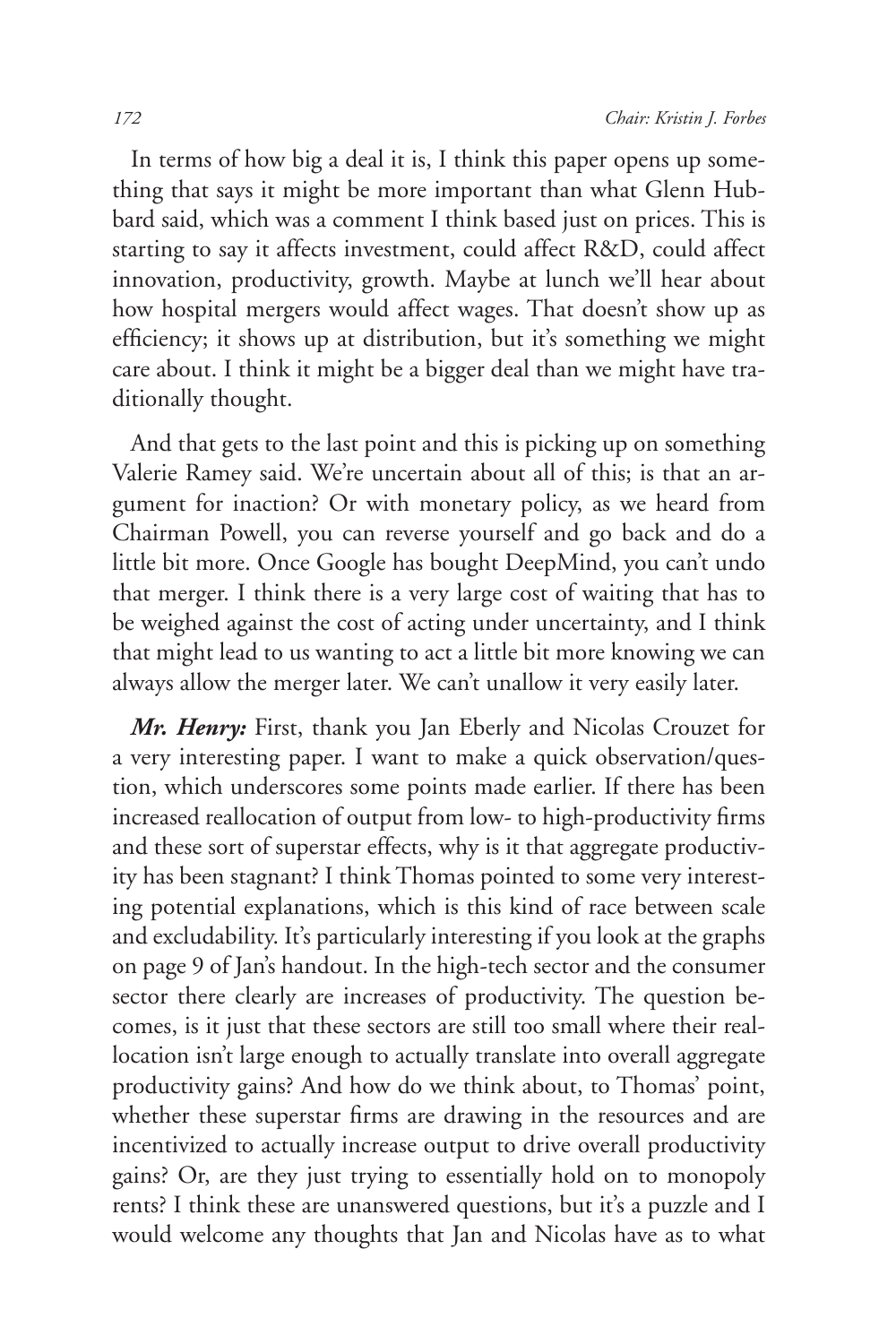the explanation is for the lack of aggregate productivity gains given the underlying sectoral gains.

*Ms. Evans:* I have two comments. The first is related to the observation about the relationship between investment in intangible capital and concentration. And it has to do with the fact that this investment in intangible capital by certain firms, the benefits of that, are potentially disseminated throughout the economy. I'll give a couple of examples. Amazon SageMaker, Azure Machine Learning Studio—those are platforms that have been built on intangible capital that have algorithms, machine learning, all types of things that then enable firms throughout the economy to go and very inexpensively take advantage of these algorithms. Oftentimes, the inability to find workers able to build the initial algorithms is what impedes firms from doing so. But the fact that those things are available has a huge potential productivity benefit throughout the economy.

Second example. I don't know if anyone's been to the Amazon Go store in Seattle. That's the store where you just walk in, swipe your smartphone, put things in your bag and walk out. That's all it is. Now what is behind that technology? It's a lot of hardware—but it is also algorithms. And if Amazon decides to license those algorithms to other firms, that potentially disseminates throughout the economy. I think we need to think beyond just what's going on within that specific industry and with concentration there, and think about what are the potential effects throughout the economy of that investment in intangible capital.

My second comment/question is related to compute in the cloud rather than on premises. . For example, Amazon Web Services (AWS), Azure, Google Cloud. So my question is, how does that show up in the investment data? Also, how do software as a service, PC as a service, other "as a service." How do they show up in the investment data?

*Ms. Lund:* I want to pick up on two points. One on data, but I'm going to take a different view than Carolyn Evans. One of the sources of intangible value for firms that we're seeing is that the biggest companies get a lot more data, use big data analytics and then can hone their products and marketing strategies. You see it in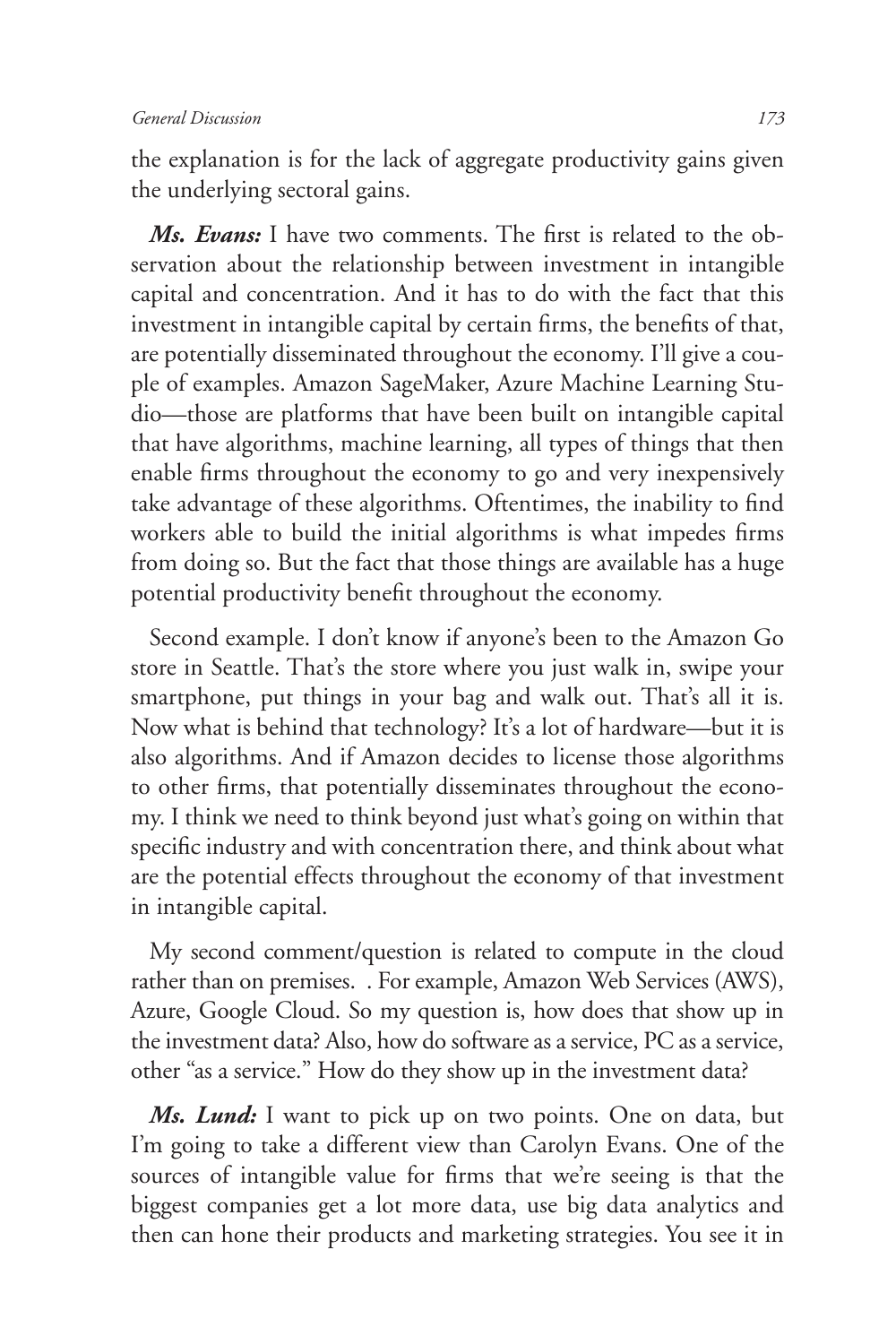consumer-facing businesses where the larger you are, the more nuanced you can become in your marketing strategy, your store layout, etc. Then you'll see it even more, we believe, going forward with machine learning and artificial intelligence. So I think John Deere bought Blue River because lots of people can design an optical computing device that can distinguish between a corn plant and a weed. But by getting there first, John Deere is feeding the experience of farmers into the Blue River algorithm and refining it. So there may be a big first-mover advantage to data in that point. Overall, I think the data component may create intangible capital and economies of scale and enable firms to get market power by being first, rather than being shared with the cloud.

And the second source of intangibles I think would be interesting to dive into is the power of brands, and this gets into consumers' tastes. So think about the brand of Nike or Starbucks. There's no software there. There's no real R&D. There may be some data analytics about what consumers like, but there seems to be around the world something that I would hypothesize is a little bit of a homogenization of tastes. Or maybe it's just knowing what you're going to get. But the fact is Nike and Starbucks have giant markups on their products and are gaining scale. So there's something about changing consumer tastes that even outside the United States seems to appeal to these very large consumer goods companies. And that development of brand would come through marketing expenditures, not through goodwill. This is mainly internally generated, not through acquisition of other firms. So unfortunately, it's hard to measure although there are industry benchmarks of, for instance, what companies are spending on marketing and advertising, etc., that maybe you could use.

Productivity. The big conundrum of why has it been so slow if we believe all these good things are happening at the firm level. And again I'm wondering what role consumer demand has played. So over the last 10 years, of course, we've had weaker than expected or desired growth in the United States and Europe, and this may be why you see less exit of the less-productive firms, even as the more-productive firms are pulling ahead. And it may influence measured productivity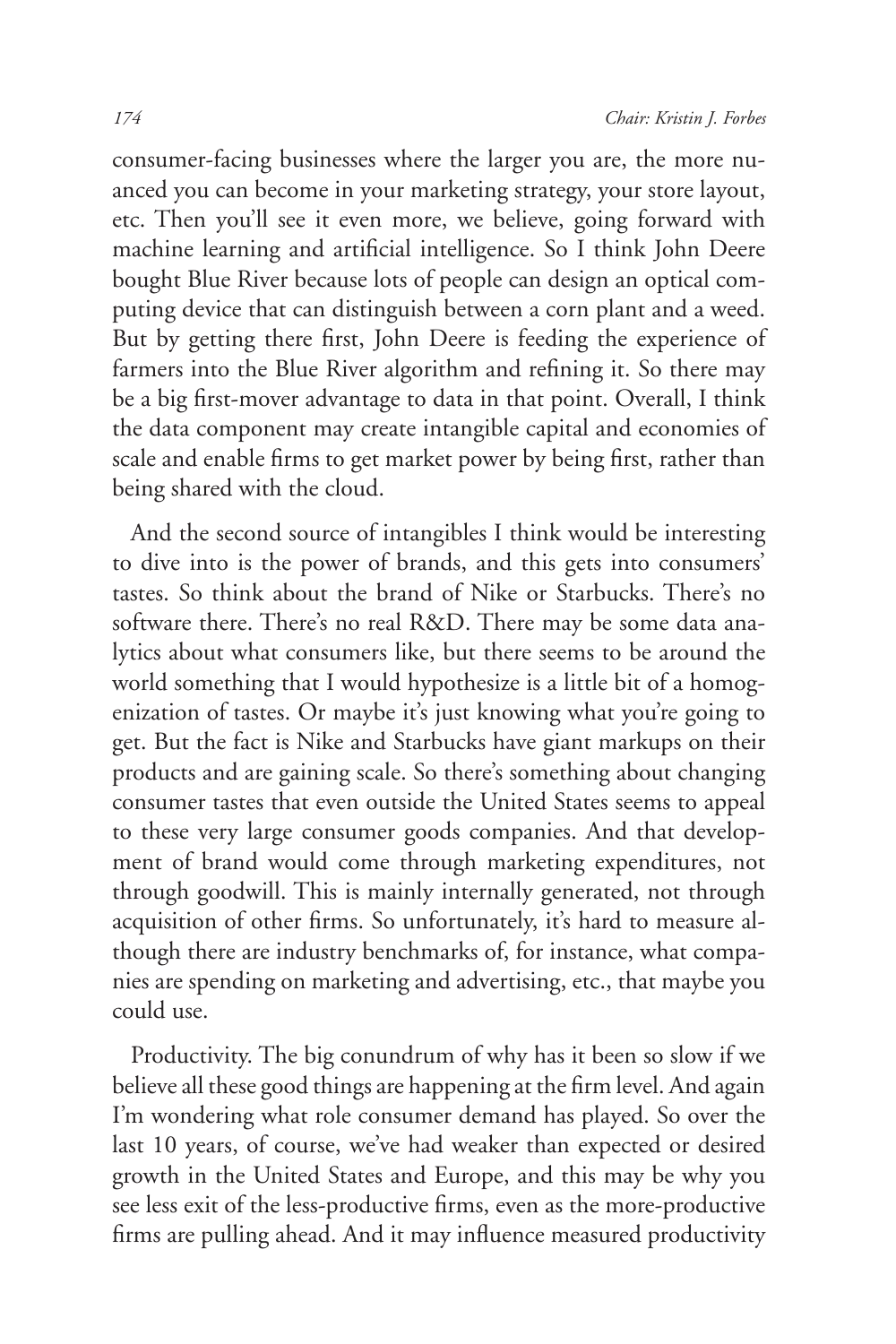as well, as sales have been relatively stagnate and firms don't want to expand given uncertainties about aggregate demand.

*Ms. Eberly:* Thanks very much for those questions and also to Thomas for his comments. There's been a really productive conversation between a number of researchers working in this area as you can tell, and I think we've all benefited from each other's work.

Let me weave some of Thomas' points into the questions from the audience. One is about measurement of intangibles because it's very haphazardly measured in the data. Probably the acquired part of intangibles is the better-measured part because there's a specific transaction. And much of the goodwill, as Thomas pointed out, arises in those transactions. But not to pick on Amazon, but just to be clear: in the accounting data, the titles of things are a very poor indicator of what's actually in them. So goodwill is not goodwill, that is, good as we understand it in language. Amazon says in their 10K that the goodwill of acquired companies is primarily related to improvements in technology, performance and functionality, as well as sales growth from future products; and it goes on to say, and certain intangible assets that do not qualify for separate recognition. It's clear that intangibles are explicitly part of goodwill.

Going to comments from Carolyn Evans and Susan Lund's very useful suggestions, Carolyn's point about whether some technologies are then disseminated throughout the industry is related to something Pat Bajari said this morning about how technologies end up being used by others. And that's a really interesting counterpoint to the observation that was made, that if productivity is to increase, what you need is for the larger firms with intangible capital to be absorbing more resources, because that provides another mechanism for that productivity to disperse throughout the economy. I think own versus industry growth is an important point to make and a useful distinction.

Susan's point about data and the first-mover advantage—actually, several of the things you said are very much about the excludability property of intangibles. Being the first mover makes you more likely to be able to exclude rivals. Brand has a very similar flavor to it. We've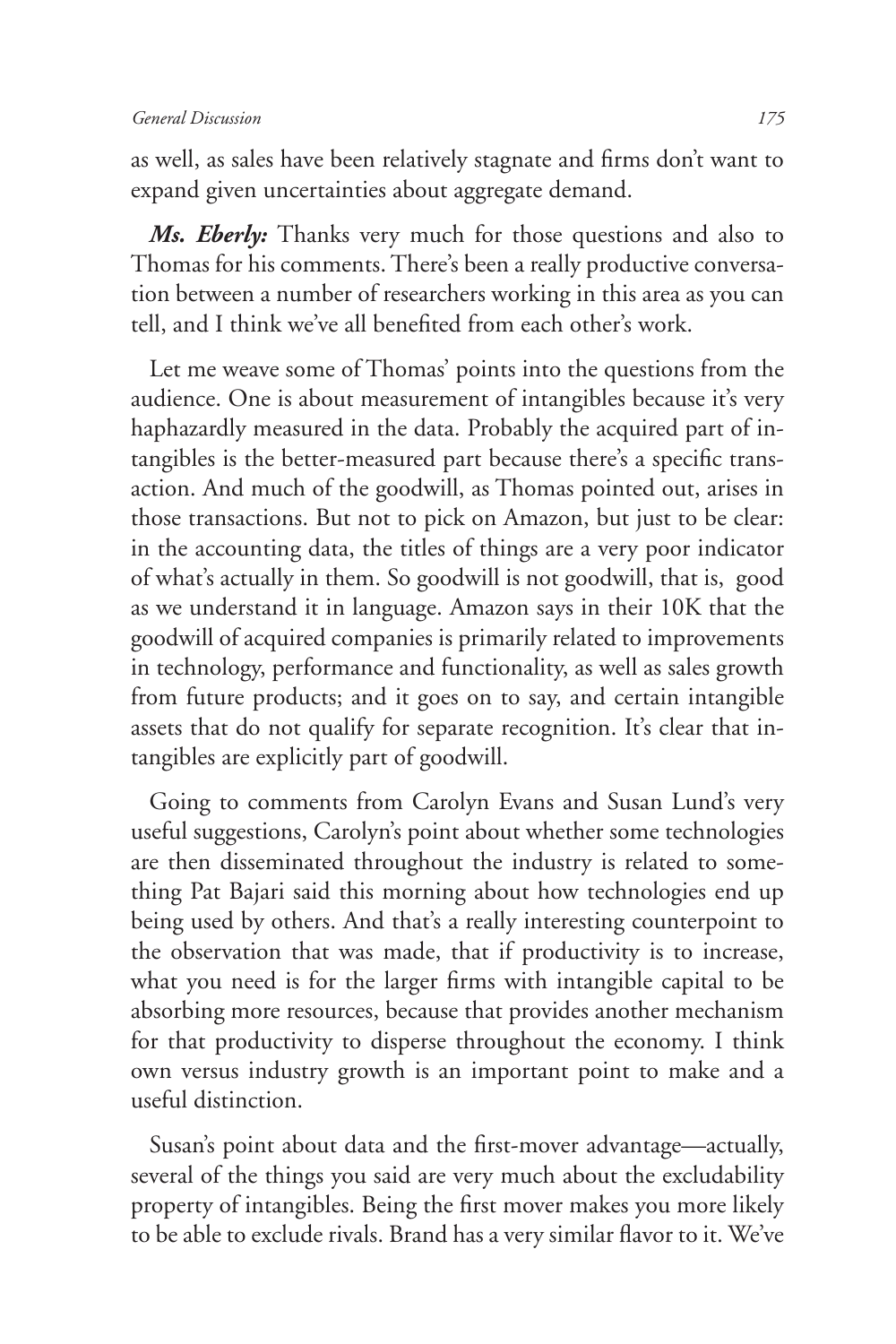tried to do some work in this area, differentiating different types of intangibles. So brand, for example, to see if it's more closely correlated with markups than with productivity increases. I think there's some preliminary evidence there, but we need to work on it some more. And Nico, you wanted to say something about Europe?

*Mr. Crouzet:* Yes, very briefly about Europe. I wanted to come back to Thomas' point that one of the key differences between Europe and the United States is how competition enforcement is conducted, and the difference might account for the different trends in concentration across the two economic areas. As it turns out, there's also a big difference in intangible investment between the United States and Europe. There's great data by Corrado, Haskell, Jona-Lasinio and Iommi. They created a database called Intan Invest that tries to measure intangible investment more broadly outside the United States. It has all the issues with measurement that we recognize we have in our own data, but the cross-country comparison is really interesting. In Europe, the three most intangible-intensive economies are Sweden, Finland and the U.K. These economies have intangible investment rates that are comparable to their physical investment rates, about 12 percent annually. And that's the same situation as the United States. So, the United States is as intangible intensive as the most intangible intensive European economies. On the other end of the spectrum, you have Spain and Italy where intangible investment is about a third of physical investment and where their share of intangible capital as a fraction of the total by estimates is still very low. So overall, the average in the United States and Europe is somewhere between Italy and Finland, and so way below what's going on in the United States. We think that's also an interesting difference. We haven't exported in detail, but it's potentially another source of variation that could help us figure out what exactly intangibles have affected concentration.

One more thing. I want to connect with Carolyn and Peter, who both alluded to the effects of intangible investment on productivity growth, or the lack thereof. If we think the benefits of these intangible investments are disseminated through the economy from first movers to other firms, the hypothesis for the low productivity growth would be that this dissemination has not completely occurred yet. This will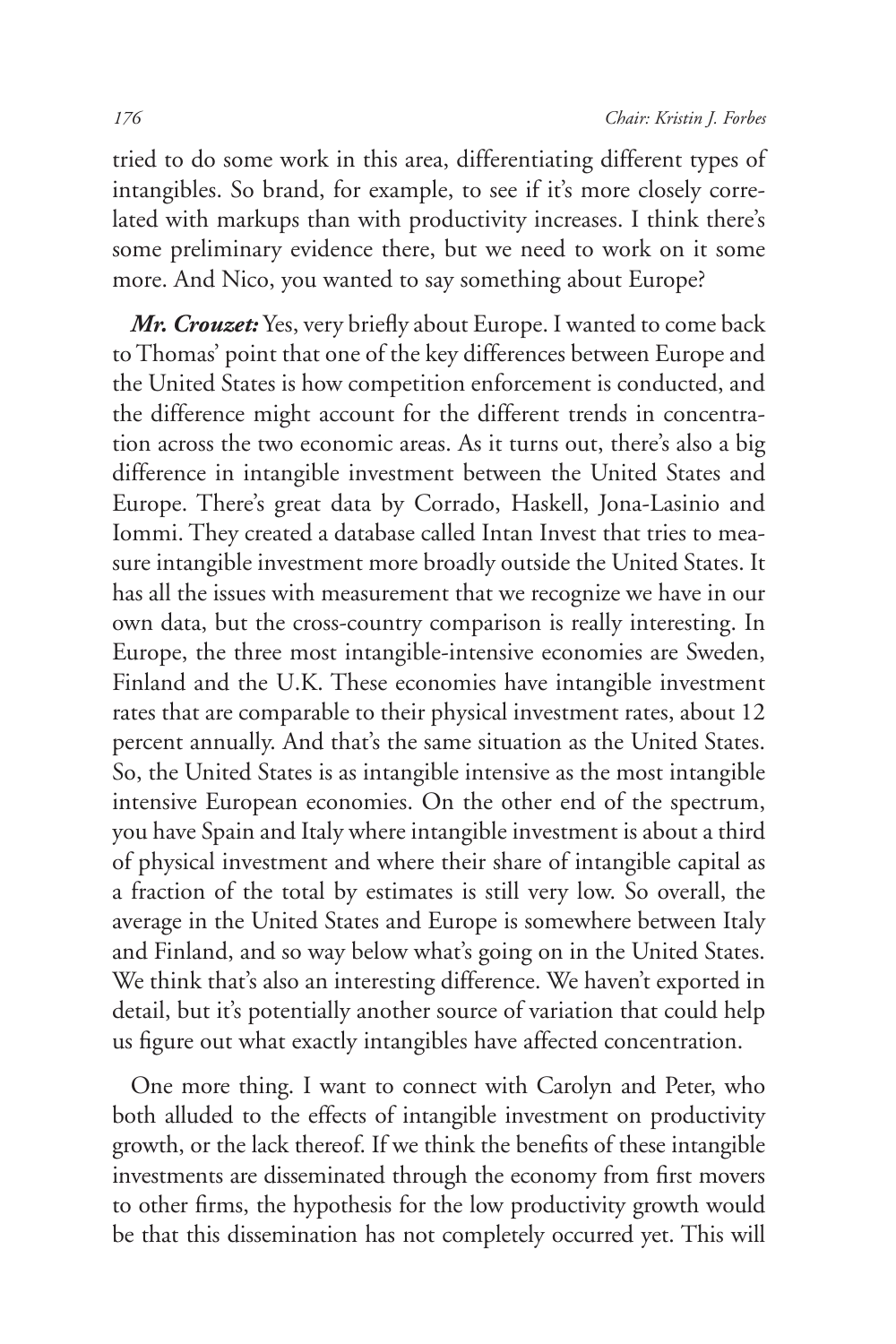take a while to show up in measures of productivity across firms. The hypothesis would be that this gap that John emphasized in his talk might shrink over the next few years as these technologies disseminate.

*Mr. Kohn:* An observation and question. The observation is on monetary policy. If the cost of capital channel is muted, less elastic, then interest rates are going to have to fluctuate over a wider range, and the effects of monetary policy will be carried through other channels—exchange rates and wealth for example, and exchange rates affecting the trade balance, so bigger swings in trade balance and larger deficits as the Fed tightens; and of course, the wealth channel, bigger changes in asset prices including stock prices. This may have implications both for the number of encounters at the effective lower bound, and also I think for financial stability if asset prices are going to have to fluctuate over a wider range. That's my observation.

My question is on this measurement issue. So Jan and Nic show that this helped to explain the absent capital. I wonder whether this implied anything about GDP? Is this helping to show that the GDP really has been higher or is this just a relocation within measured GDP? It seems to me that intangibles should show up on the income side, in compensation or profits. But I don't know where it would be on the GDP side. So I wonder whether this is contributing to the slow growth in productivity, mismeasurement of GDP, or whether it's just statistical discrepancy was growing or not? I couldn't reconcile these.

*Mr. Ferguson:* A couple of questions in the measurement reign as well. One is we've been going through a long period of what appears to be a mergers and acquisitions (M&A) boom, a lot of people have associated that with relatively low interest rates. But Jan, perhaps what you're suggesting is the amount of IP in the economy has increased, and a way to acquire it is through M&A activity. So, comment on that thought. Secondly, associated with that, and you've already touched on it a little bit. Goodwill is simply the residual between the price that an acquirer pays or arguably overpays versus the tangibles. And so again, it puts me in mind of thinking about this M&A boom and whether those who have been in the acquiring business have been systematically overpaying, driving to the perception of an increase in intangibles that may or may not be there.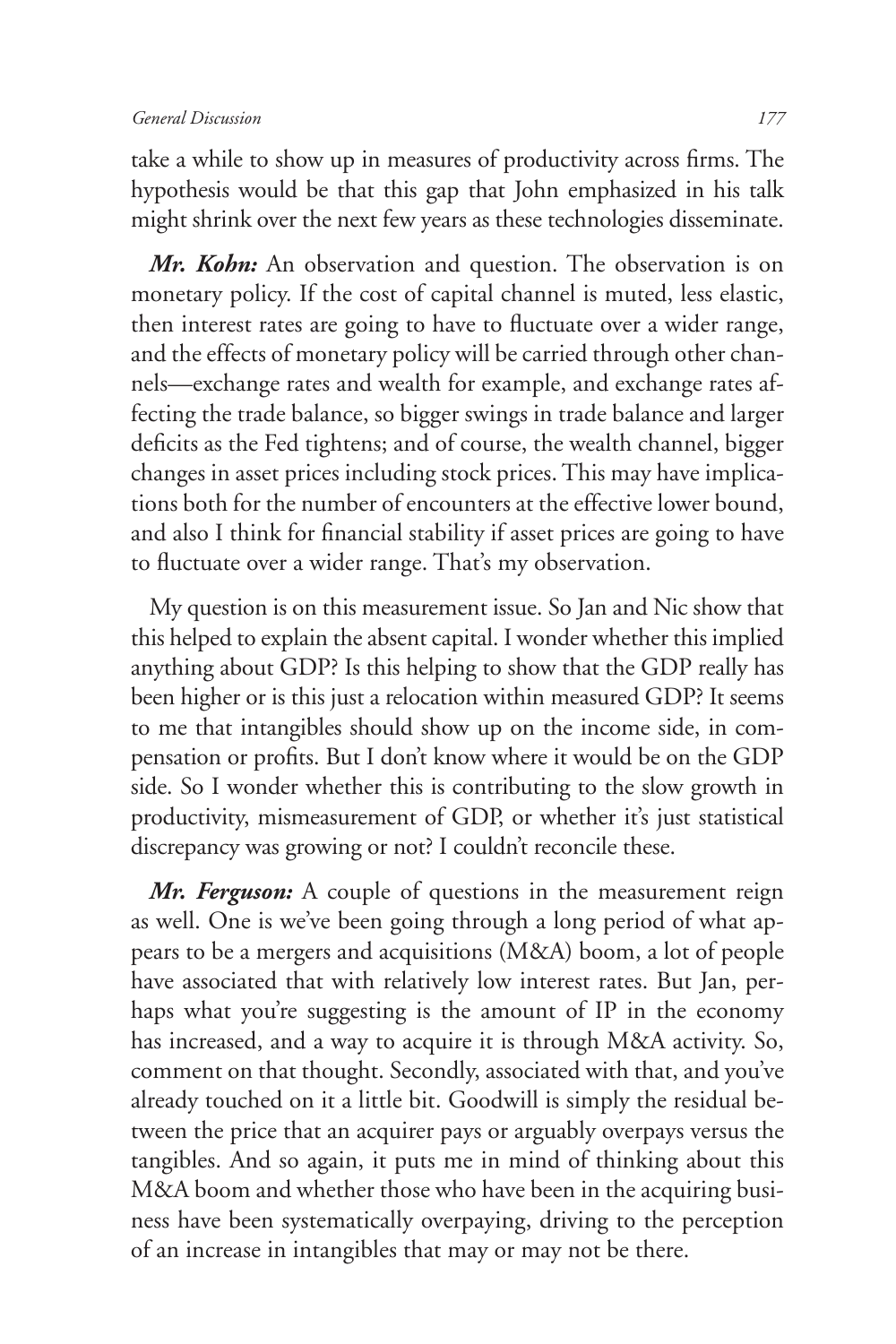Another question I had is, what does all this mean for us in consumers? And just another kind of measurement problem. So if I think about the intangibles built into things like a smartphone, the fact that I can now do much more with my Google Pixel phone because of its AI capabilities and what's true with the first element of smartphones, seems to me totally tied to some of John's points about measurement, consumer welfare, etc. I'd be curious what the panel thinks about that set of issues and what all that means about measurement, mismeasurement, indeed whether or not GDP is right as Don Kohn has suggested, whether or not productivity is right. And ultimately, are we as consumers better off or worse off overall because there's much more data and we are therefore able to do much more with old technologies.

*Mr. Lane:* This is my observation, and it comes back to management as well, which I think various people said this morning that intangibles, because you can scale it up, can be rolled out around the world. And some of the McGrattan and Prescott papers have a nice framework for thinking about why intellectual property capital essentially is very internationally mobile and also essentially free to replicate in every country you operate in. But also, the fact that you can allocate in a kind of fairly free way across all of your subsidiaries means the measure of GDP, profits, productivity is heavily influenced by the location of the intellectual property (IP) assets because you can combine IP in one country with contract manufacturing in another country, and so really when we think about all these measurement issues, ideally we should have a global measurement device, which we don't. Because doing it nation by nation just seems not very helpful.

Now this clearly differs across industries. I think for pharmaceuticals in particular, this seems to be a big effect on U.S. productivity because so much of the IP is elsewhere. I can't think where it might be, but it's not in the United States. And equally, there are many other examples. So I think moving to more across-the-board cooperation in measurement would be good, and of course not just in national accounts. It affects the financial accounts as well because the financing of this add to the balance of payments and so on and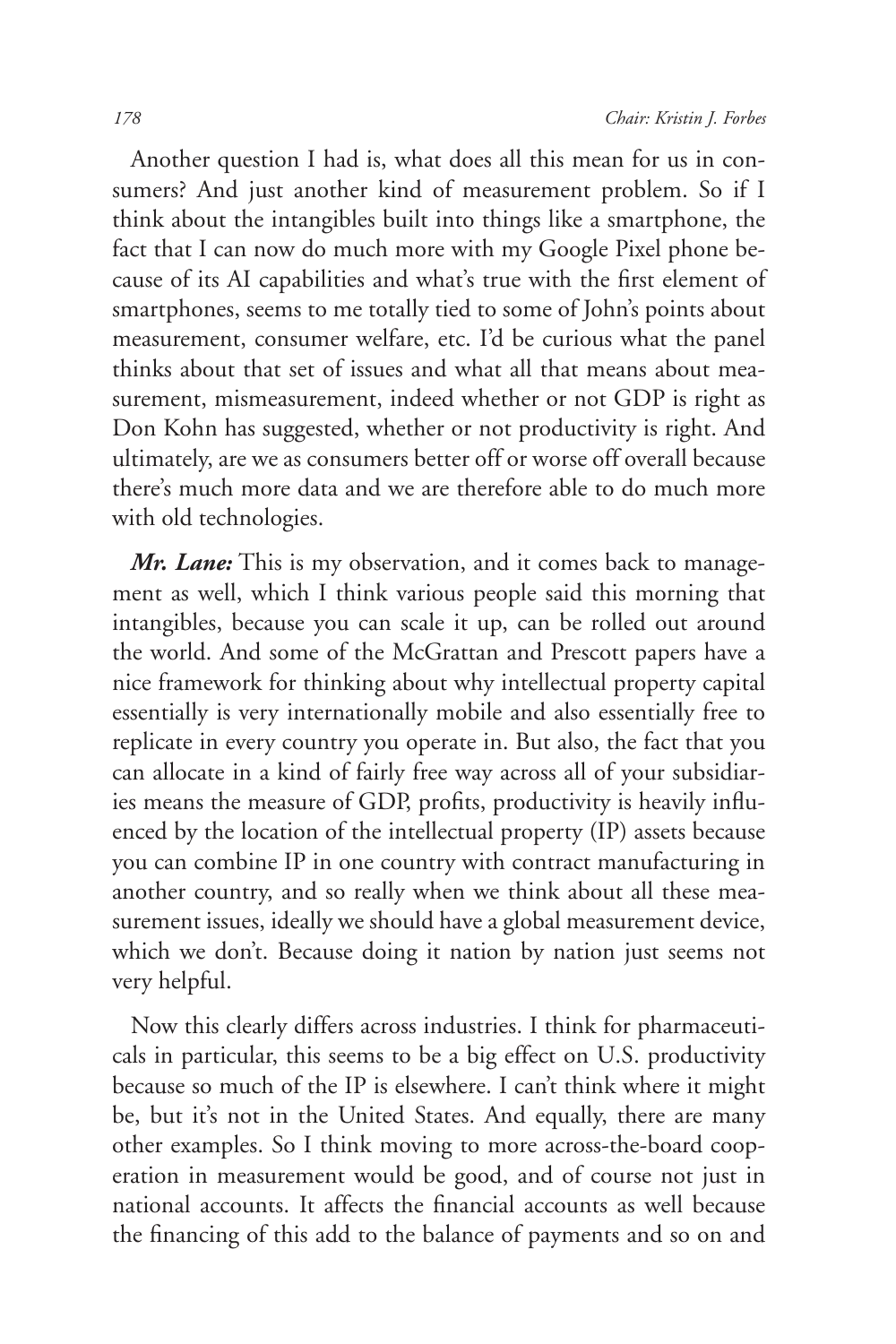creates all sorts of issues, which myself and Hyun Song Shin, who's here also, we worked on this for the Bank for International Settlements *Quarterly Review* back in March where we give lots of examples of different pathologies in the balance of payments from this issue. So that's just an observation.

*Ms. Eberly:* These are really interesting and thought-provoking questions. Let me start with Don's point. Let me reverse the order. Intangibles, so the Bureau of Economic Analysis expansion of their investment data to include IP and software does go into GDP. But to the extent that we think there's a broader category of intangibles that is not included in GDP, then that would be mismeasurement and that would open up a gap. To the extent that these are measured in GDI because the income shows up, then that would open up a gap between GDP and GDI.

For productivity measurement, let me point out that people who work in this literature have thought a bit about this, and in steady state there's an argument that intangibles could be a wash - in the sense that you add them to investment and that adds to GDP. But then in total factor productivity they would also be in the capital stock, in steady state, which goes in the other direction. It's arguable that with all of the technological change, we might not be in steady state, and so the investment effect could be larger than what's measured in the capital stock currently, and so it could have an effect on productivity, even if you could get better measures of both the numerator and the denominator in the productivity measures. The zero lower bound point you made, it could actually be worse than that, in the sense that the other thing we mentioned in the paper is that the more asset price effects that you get from physical capital, and which add to the monetary policy transmission mechanism, you tend also not to get with intangible capital because it's not collaterizeable. That would worsen the effect that you note.

Going to Philip Lane's point about intellectual property across countries—so there are many disadvantages to using Compustat data which John Haltiwanger will enumerate at length, but one advantage of Compustat is getting the balance sheet data so we have a measure of intangibles. The other is that you can get data that's consolidated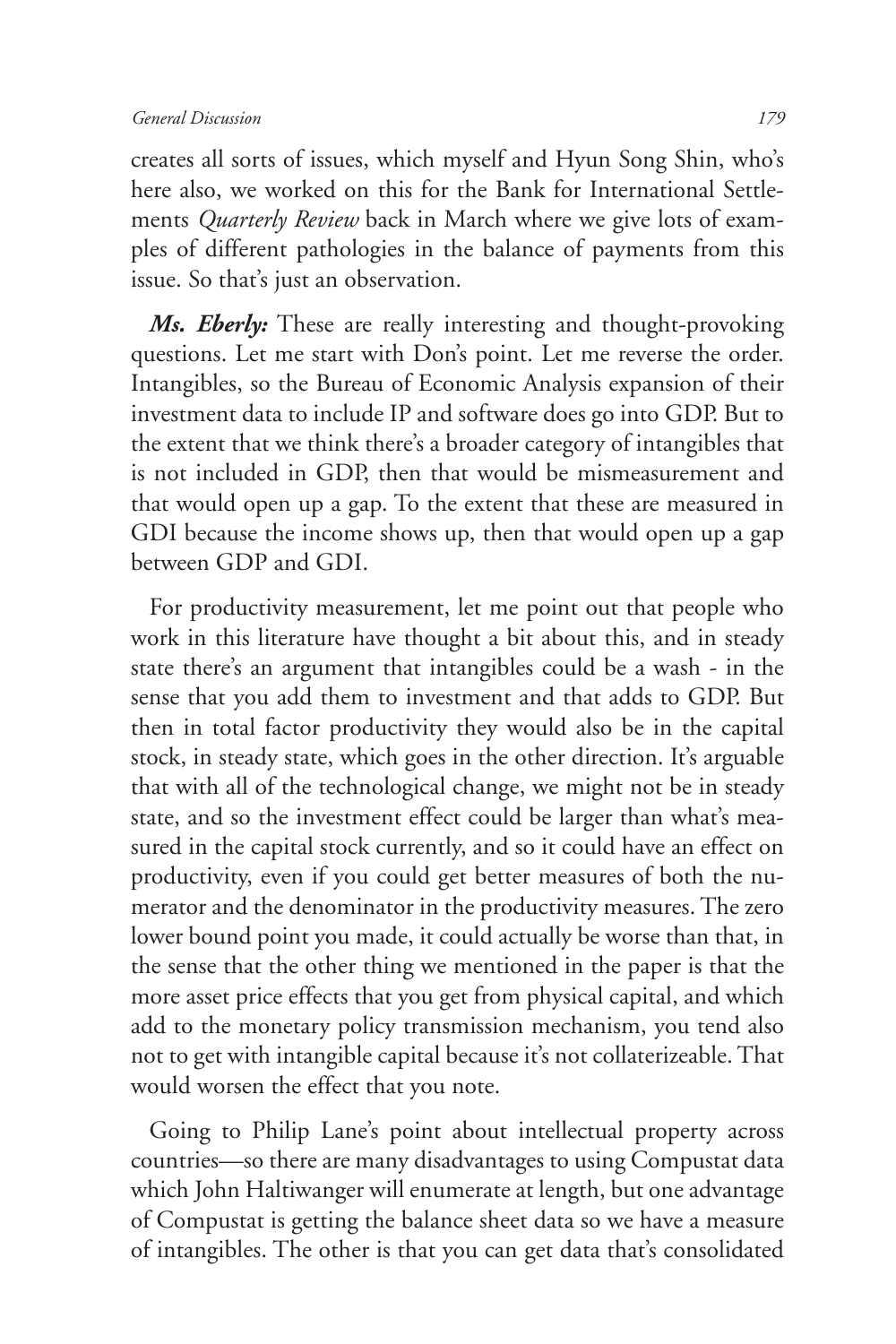across countries, which for these very large firms, as you point out, is quite important. In the Compustat data, that placement of intellectual property across countries is not a problem. If we were just using the national accounts data, then it would be a big concern.

*Mr. Crouzet:* Yeah, just a couple of points on measurement. You mentioned goodwill. Without getting too much into the weeds of intangible accounting, which is not necessarily exciting topic for this audience, there's two ways intangibles are accounted for in a firm's balance sheet. One is goodwill. Another is what's called identifiable intangibles. Those are specific intangible assets like patterns, customer lists, things like that, that firms recognize when they acquire another firm and book specifically separately from goodwill. And those in our data account for 40 percent of the total stock of intangibles; goodwill is 60 percent. So it's not quite true that all of the data is goodwill.

The second point you're making is why we worry about the mismeasurements, in particular we worry about overvaluation. Here, we totally agree with you in the paper. We have an instrumental variable approach to address that. But I think your deeper point is that most of what we're thinking about is the change in intangible intensity, the change in measurable capital stock. For that to be driven by valuations purely, you would have to have a story where mispricing has been getting worse, and consistently so, over the past 25 years. We think that this sort of phenomenon might be possible in the short run. But we're focusing on long-run trends, which the mismeasurement story probably can't explain.

*Mr. Philippon:* Let's go back to policy. I think that one thing that is very clear is that there is a lot of uncertainty in the data, with the interpretation of the trends that we see, and you cannot wait for this uncertainty to be resolved before you act in terms of policy. So it might be useful to think about areas of policy where what you want to do doesn't really depend on this uncertainty. To me, the case for trying to lower barriers to entry and make the U.S. economy more competitive is very strong for the simple reason that it does not depend on our interpretation of the data. We might disagree on the meaning of intangibles, on whether these are always good or sometimes bad. But that does not really matter. I haven't seen any